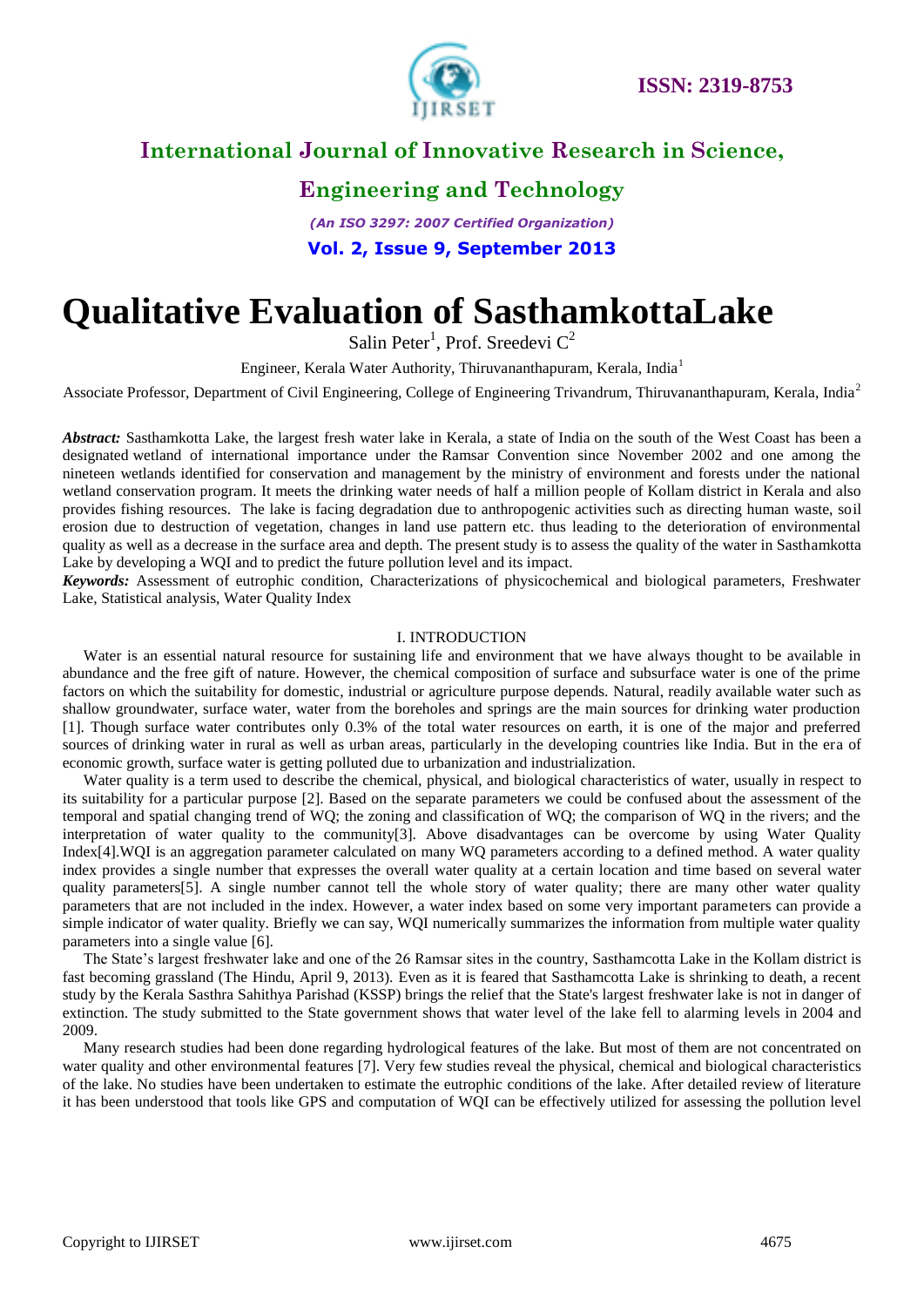

# **Engineering and Technology**

*(An ISO 3297: 2007 Certified Organization)*

### **Vol. 2, Issue 9, September 2013**

of the lake. So the present study was envisaged to have a detailed assessment of water quality of the Sasthamkotta Lake.

The objective of the study is to assess the quality of the water in Sasthamkotta Lake by developing a water quality index after analyzing the physical, chemical and biological parameters and finally to predict the future pollution level and its impacts.

### II. MATERIALS AND METHODS

#### *A. Study area selection*

The Sasthamkotta lake is located physiographically in the midland region between  $900$ <sup>-</sup>  $90\%$  S'N latitude and  $76\%$  35'-76<sup>0</sup> 46'E longitude at an elevation of 33 m above mean sea level. The Lake has a catchment area of 934.56 hectares, an average depth of 6.7 m and a maximum depth of 13.9 m.

*B. Sampling and data collection*

The samples were taken from 8 stations (Figure 1) during the months from October 2012 to July 2013.The collections were made during day time. Maximum care was taken for the collection of samples, their preservation and storage as per the APHA standards[8]. Latitude and Longitude of the sampling stations are also marked by using GPS. The previous water quality data of Sasthamkotta Lake were obtained from the Kerala Water Authority, Q.C Division.

### *C. Measurement and analysis of water quality parameters*

Water quality was analyzed for physical, chemical and biological parameters such as DO, BOD, COD, Turbidity, Total Solids, Electrical conductivity, Acidity, Alkanity, Sulphate, Total Hardness, Calcium, Magnesium, Chloride, Fluoride, Iron, pH, Total coliform and Fecal coliform for more accurate value of Water Quality Index. These parameters were measured as per standard method APHA[8].

### *D. Water Quality Index*

Calculation of water quality index by using the improved method for aggregation of the water quality subindices (S) by Swami and Tyagi (2007). Water quality parameters such as temperature, turbidity, total solids, total hardness, nitrate, phosphate, fluoride, iron, pH, DO, BOD and total coliform were selected for preparing water quality index.

Calculation of water quality index by using the improved method for aggregation of the water quality

 $WQI = (1-N + \sum_{i=1}^{N} S_i^{-1/k})^{-k}$ 

Where  $N = no$ . parameters S= Subindices

k=positive constant(0.4)

*E.Statistical analysis of data*

Water quality data were statistically analyzed by using R software. To find out the most significant parameters among the quality variables, Pearson's correlation studies were conducted between water quality index and parameters. Those parameters having coefficient of correlation nearer to one are more significant and the P-value should be less than 0.05.

*F.Assessment of Eutrophic condition of the Lake*

Eutrophic condition of the lake was analyzed by using Carlson trophic state index value. This index was developed for use with lakes that have few rooted aquatic plants and little non-algal turbidity. Use of the index with lakes that do not have these characteristics is not appropriate [9].

The formula for calculating the Carlson Trophic State Index values for total phosphorus is given below.

 $TSI = 14.42$  ln Total phosphorous  $(\mu g/L) + 4.15$ 

Where TSI is the Carlson trophic state index

Ranges of trophic state index values are often grouped into trophic state classifications (Table 11).

### III. RESULTS AND DISCUSSION

### *A. General*

After conducting detailed survey, identified the main contamination stations (Figure 1) and latitude and longitude of the stations also marked (Table 1). The samples were taken from the stations from the months of October 2012 to July 2013 and the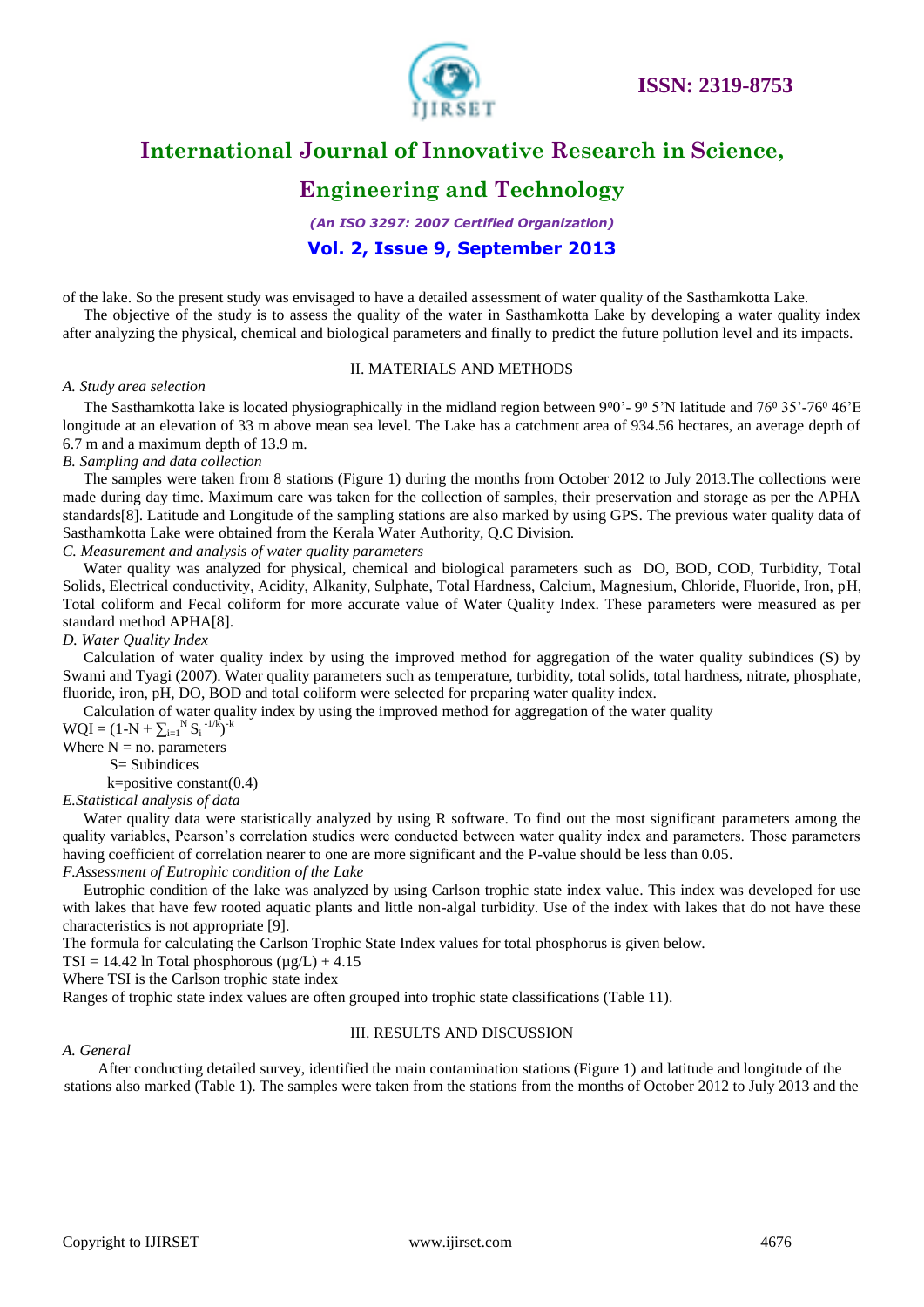

### **Engineering and Technology**

*(An ISO 3297: 2007 Certified Organization)* **Vol. 2, Issue 9, September 2013**

characterizations of the samples in pre monsoon, monsoon and post monsoon seasons are shown in Table 2, 3 and 4.





*B. Water Quality Analysis*

Seasonal analysis of water quality was done by using the average value of the parameters obtained from all the stations (Table 2, 3 and4).

Variations in the concentration of dissolved oxygen at pre monsoon, monsoon and post monsoon seasons from the eight sampling stations were, presented in Table 2, 3, 4 respectively and the graphical representation showed in Fig. 2**.** The average value of dissolved oxygen at pre monsoon season ranged from a minimum of 6.6 mg/L in  $S_1$  to a maximum of 7.2 mg/L in  $S_2$ .At monsoon season it ranges from 7.6 mg/L in  $S_6$  to 8.54 mg/L in  $S_8$  and post monsoon season it ranges from 7.6 mg/L in  $S_3$  to 8.4 mg/L S<sub>8</sub>.Seasonal mean showed that dissolved oxygen is sufficient (> 5.0 mg/l) at all stations and highest during monsoon and post monsoon seasons than pre monsoon.

The observed variations of BOD at pre monsoon, monsoon and post monsoon seasons were illustrated in Table 2, 3, 4 respectively and the graphical representation in Fig. 3.The minimum BOD of 4 mg/L at pre monsoon season was recorded from  $S_2$  and  $S_8$  and highest BOD of 15 mg/L in  $S_7$  at post monsoon season. The maximum BOD was observed  $S_7$  at post monsoon season because of the direct discharge of waste water from Sasthamkotta and nearby areas.

| Table 1 List of sampling stations |                                                  |                                                                                            |  |  |  |  |
|-----------------------------------|--------------------------------------------------|--------------------------------------------------------------------------------------------|--|--|--|--|
| <b>Sampling Stations</b>          | Coordinates                                      | Remarks                                                                                    |  |  |  |  |
| S <sub>1</sub>                    | $9^0$ 2' 30.28" N 76 <sup>0</sup> 37' 20.56" E   | Effluent from water treatment plant                                                        |  |  |  |  |
| S <sub>2</sub>                    | $9^0$ 2' 33.77" N 76 <sup>0</sup> 37' 23.43" E   | Soil erosion and agricultural activities                                                   |  |  |  |  |
| S <sub>3</sub>                    | $9^0$ 3' 22.73" N 76 <sup>0</sup> 38' 16.83" E   | Wastewater discharge from Bharanikkavu town                                                |  |  |  |  |
| <b>S4</b>                         | $9^{0}$ 1'58.76"N 76 <sup>0</sup> 38' 8.70" E    | The destruction of the hillocks, intense soil erosion and<br>deposition of mud in the lake |  |  |  |  |
| S <sub>5</sub>                    | $9^0$ 1' 48.18" N 76 <sup>0</sup> 36' 48.30" E   | Nutrient rich water flow from the Karali marshlands                                        |  |  |  |  |
| S <sub>6</sub>                    | $9^0$ 2' 20.35" N 76 <sup>0</sup> 37' 02.25" E   | Wastewater discharge from rubber estate                                                    |  |  |  |  |
| S7                                | $9^{0}$ 2' 40.87" N 76 <sup>0</sup> 37' 40.65" E | Wastewater discharge from Sasthamkotta town                                                |  |  |  |  |
| S <sub>8</sub>                    | $9^0$ 2' 15.68" N 76 <sup>0</sup> 37' 41.78" E   | Centre of the lake                                                                         |  |  |  |  |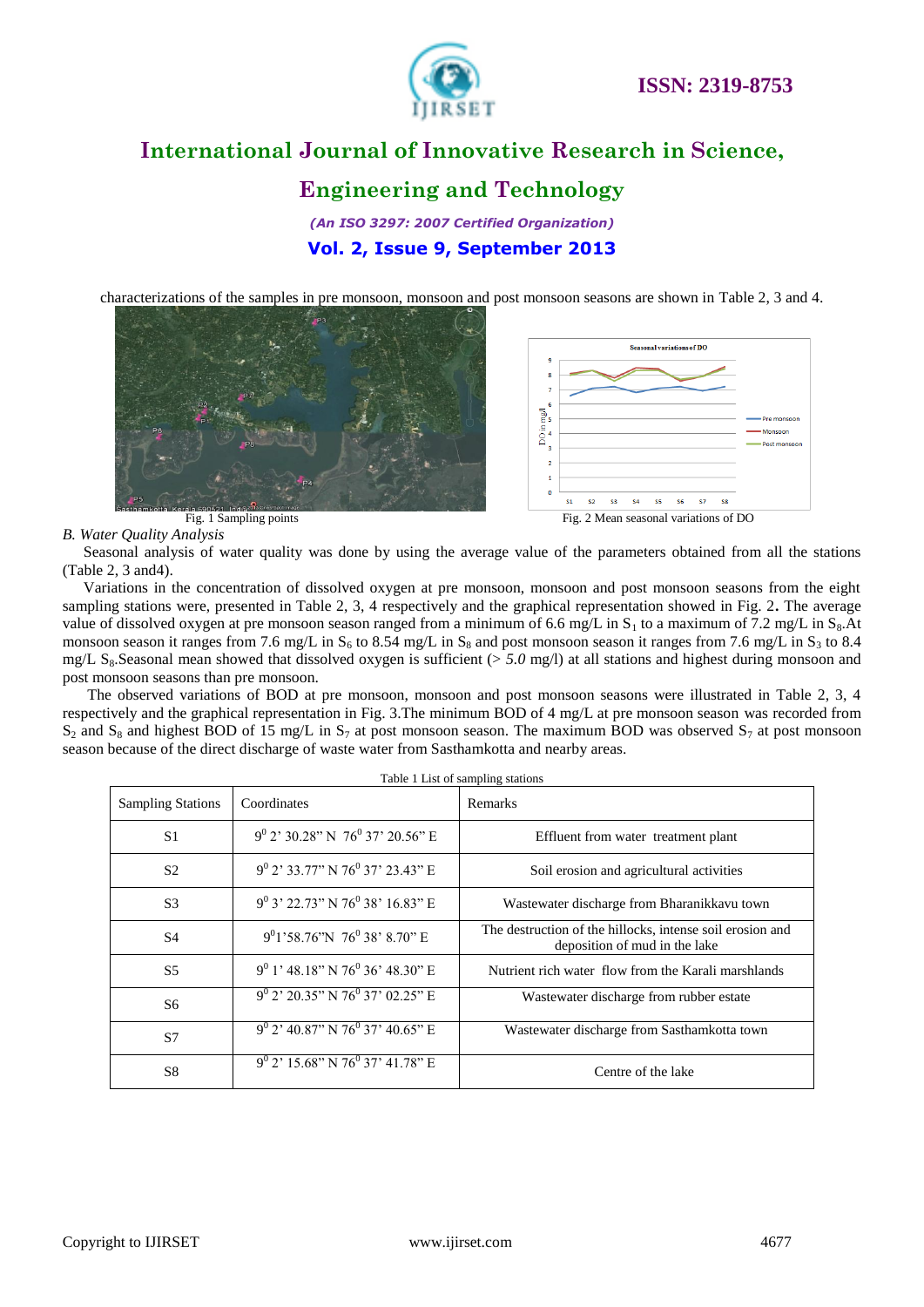

# **Engineering and Technology**

### *(An ISO 3297: 2007 Certified Organization)* **Vol. 2, Issue 9, September 2013**

| Parameters          | Units                 |       |                |       | <b>Sampling Stations</b> |       |       |       |       |  |  |
|---------------------|-----------------------|-------|----------------|-------|--------------------------|-------|-------|-------|-------|--|--|
|                     |                       | $S_1$ | $S_2$          | $S_3$ | $S_4$                    | $S_5$ | $S_6$ | $S_7$ | $S_8$ |  |  |
| D <sub>O</sub>      | mg/L                  | 6.6   | 7.1            | 7.2   | 6.8                      | 7.1   | 7.2   | 6.9   | 7.2   |  |  |
| <b>BOD</b>          | mg/L                  | 5     | $\overline{4}$ | 7     | 5                        | 10    | 5     | 7     | 4     |  |  |
| <b>COD</b>          | mg/L                  | 190   | 30             | 30    | 110                      | 120   | 197   | 140   | 30    |  |  |
| Turbidity           | <b>NTU</b>            | 7.2   | 5.8            | 7.2   | 7.1                      | 7.3   | 5.8   | 6.9   | 5     |  |  |
| Temperature         | ${}^{0}C$             | 30.1  | 30             | 29.9  | 29.8                     | 29.9  | 29.8  | 30.1  | 29.9  |  |  |
| <b>Total Solids</b> | mg/L                  | 43.2  | 42.1           | 42.5  | 43.1                     | 44.2  | 42.1  | 43.5  | 38    |  |  |
| pH                  |                       | 6.79  | 6.82           | 6.71  | 6.9                      | 6.9   | 6.82  | 6.71  | 6.9   |  |  |
| Iron                | mg/L                  | 0.46  | 0.41           | 0.37  | 0.45                     | 0.32  | 0.41  | 0.38  | 0.03  |  |  |
| Fluoride            | mg/L                  | 0.41  | 0.37           | 0.36  | 0.47                     | 0.31  | 0.37  | 0.40  | 0.2   |  |  |
| Potassium           | mg/L                  | 1     | 1.2            | 1     | 1.3                      | 1.3   | 1.2   | 1.3   | 1     |  |  |
| Total coliform      | No.of coliforms/100ml | 1100  | 800            | 1000  | 1100                     | 1100  | 467   | 1100  | 467   |  |  |
| E coli              | No.of coliforms/100ml | 120   | 120            | 120   | 67                       | 120   | 120   | 120   | 30    |  |  |

Table 2 Characterization of water sample (Pre monsoon season)

Table3Characterization of water sample (Monsoon season)

| Parameters          | Units                  | <b>Sampling Stations</b> |       |       |       |       |       |       |       |
|---------------------|------------------------|--------------------------|-------|-------|-------|-------|-------|-------|-------|
|                     |                        | $S_1$                    | $S_2$ | $S_3$ | $S_4$ | $S_5$ | $S_6$ | $S_7$ | $S_8$ |
| DO.                 | mg/L                   | 8.1                      | 8.3   | 7.8   | 8.5   | 8.4   | 7.6   | 7.9   | 8.54  |
| <b>BOD</b>          | mg/L                   | 9                        | 9     | 10    | 5     | 12    | 7     | 12    | 6     |
| <b>COD</b>          | mg/L                   | 190                      | 30    | 30    | 110   | 120   | 197   | 140   | 30    |
| Turbidity           | <b>NTU</b>             | 14                       | 10    | 16    | 8     | 10    | 14    | 18    | 8     |
| Temperature         | ${}^{0}C$              | 27                       | 26.9  | 26.9  | 27    | 26.8  | 27    | 27.1  | 26.8  |
| <b>Total Solids</b> | mg/L                   | 46                       | 42    | 52    | 44    | 46    | 44    | 60    | 42    |
| pH                  |                        | 7.2                      | 7.3   | 7.1   | 6.9   | 7.4   | 7.2   | 7.2   | 7.1   |
| Iron                | mg/L                   | 0.45                     | 0.40  | 0.42  | 0.47  | 0.41  | 0.38  | 0.40  | 0.1   |
| Fluoride            | mg/L                   | 0.42                     | 0.37  | 0.38  | 0.44  | 0.30  | 0.39  | 0.42  | 0.2   |
| Potassium           | mg/L                   | 1.2                      | 1.4   | 1.2   | 1.3   | 1.3   | 1.1   | 1.4   | 1.2   |
| Total coliform      | No. of coliforms/100ml | 1100                     | 1100  | 1100  | 1100  | 1100  | 1100  | 1100  | 1100  |
| E coli              | No. of coliforms/100ml | 140                      | 160   | 260   | 260   | 140   | 260   | 260   | 140   |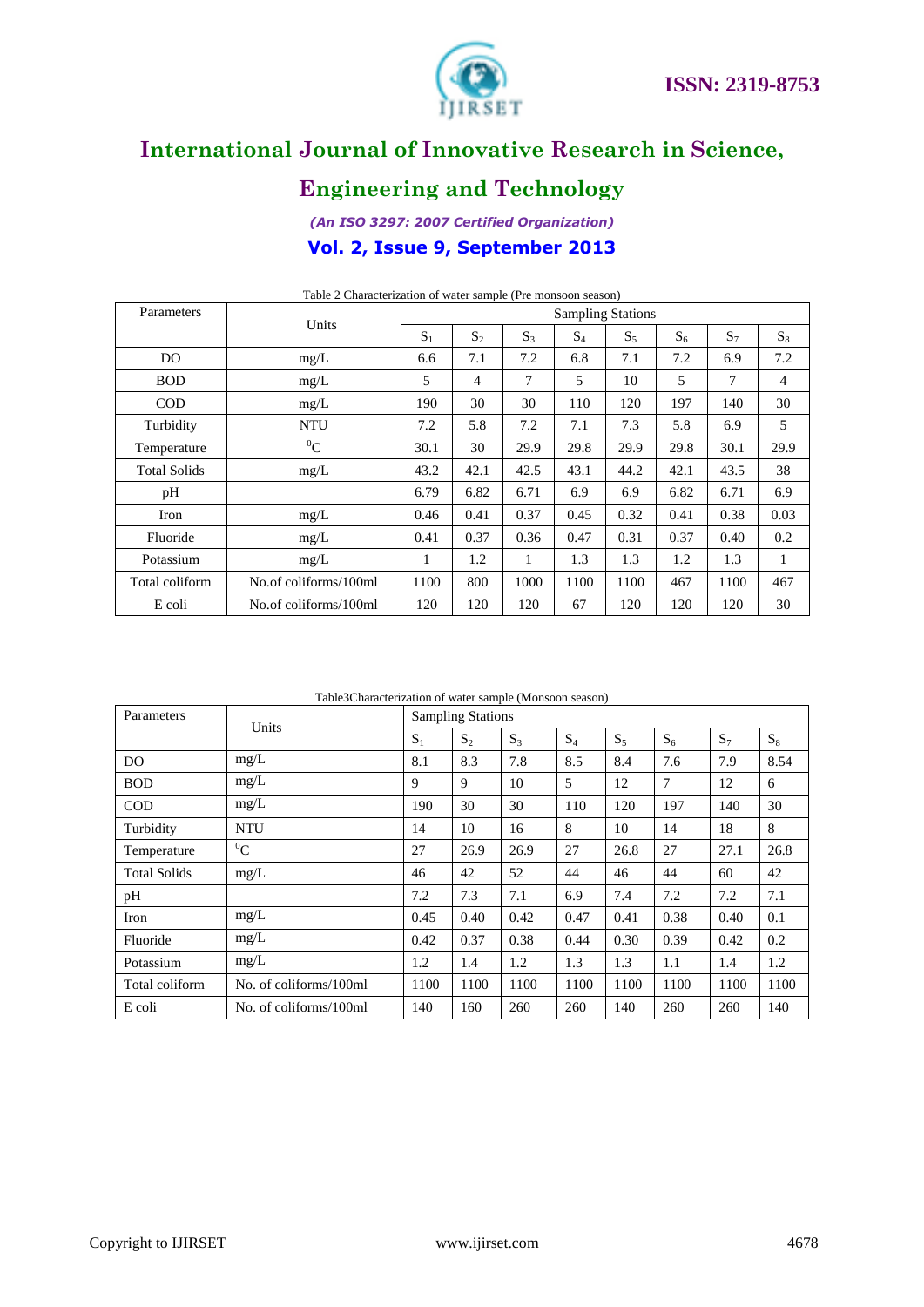

# **Engineering and Technology**

*(An ISO 3297: 2007 Certified Organization)* **Vol. 2, Issue 9, September 2013**

| Parameters          | Units                 | <b>Sampling Stations</b> |       |       |       |       |       |       |       |
|---------------------|-----------------------|--------------------------|-------|-------|-------|-------|-------|-------|-------|
|                     |                       | $S_1$                    | $S_2$ | $S_3$ | $S_4$ | $S_5$ | $S_6$ | $S_7$ | $S_8$ |
| DO.                 | mg/L                  | 8.0                      | 8.3   | 7.6   | 8.3   | 8.3   | 7.7   | 7.9   | 8.4   |
| <b>BOD</b>          | mg/L                  | 10                       | 9     | 12    | 4     | 12    | 8     | 15    | 5     |
| <b>COD</b>          | mg/L                  | 160                      | 195   | 197   | 110   | 80    | 190   | 160   | 30    |
| Turbidity           | <b>NTU</b>            | 12                       | 9.6   | 20    | 6.8   | 9.2   | 12    | 18    | 6.7   |
| Temperature         | ${}^{0}C$             | 27.4                     | 27.5  | 27.4  | 27.2  | 27.3  | 27.1  | 27.4  | 27.2  |
| <b>Total Solids</b> | mg/L                  | 45.5                     | 43    | 62    | 42.1  | 45.1  | 44    | 58    | 40    |
| pH                  |                       | 7.2                      | 7.1   | 6.9   | 7.2   | 7.6   | 7.1   | 7.2   | 7.1   |
| Iron                | mg/L                  | 0.44                     | 0.37  | 0.42  | 0.46  | 0.32  | 0.36  | 0.42  | 0.1   |
| Fluoride            | mg/L                  | 0.38                     | 0.36  | 0.42  | 0.36  | 0.20  | 0.4   | 0.42  | 0.2   |
| Potassium           | mg/L                  | 1.2                      | 1.3   | 1.2   | 1.2   | 1     | 1.3   | 1.3   | 1     |
| Total coliform      | No.of coliforms/100ml | 1100                     | 1100  | 1100  | 1100  | 1100  | 1100  | 1100  | 1000  |
| E coli              | No.of coliforms/100ml | 160                      | 120   | 260   | 260   | 160   | 260   | 260   | 120   |

Table 4 Characterization of water sample (Post monsoon season)

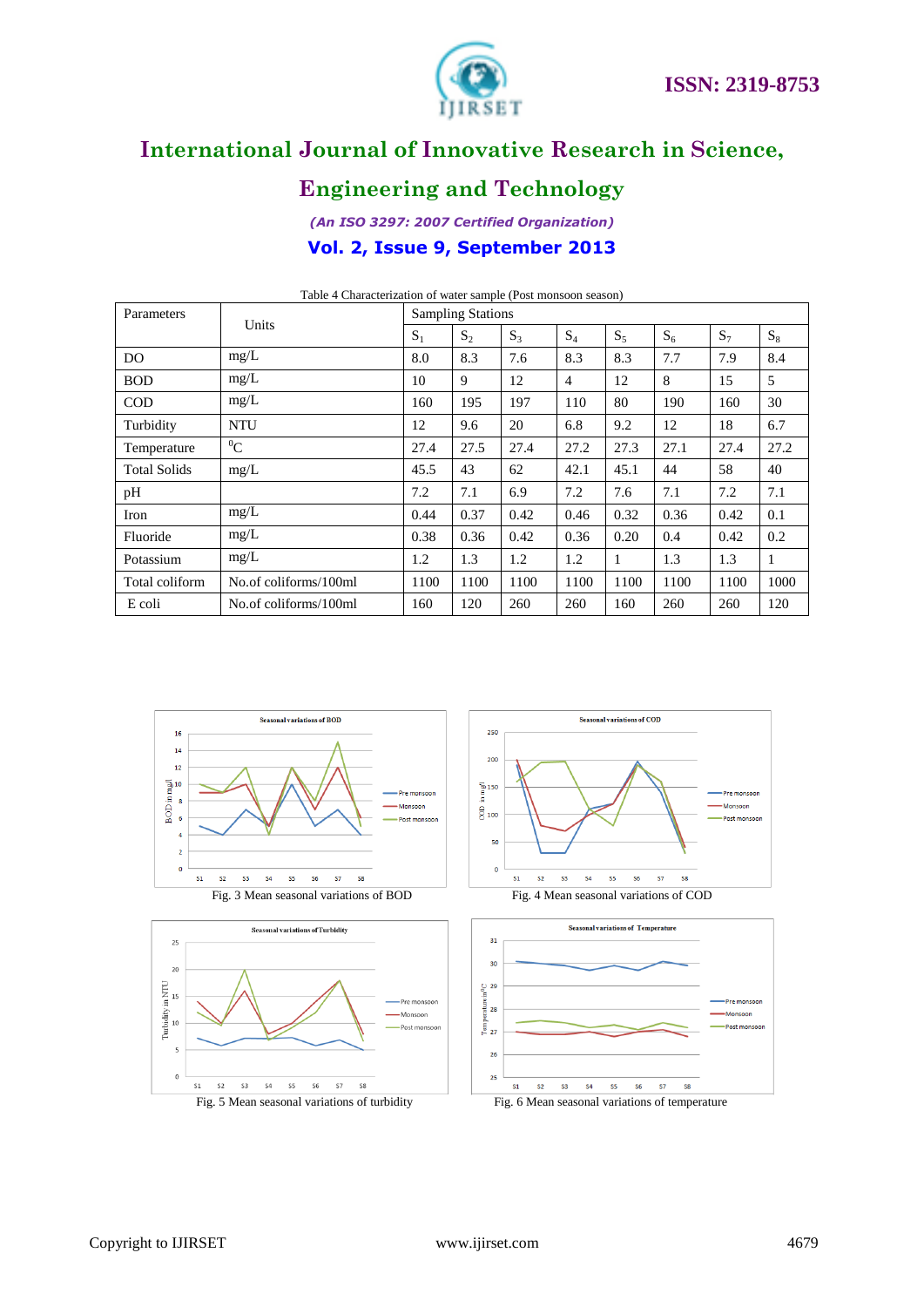

### **Engineering and Technology**

*(An ISO 3297: 2007 Certified Organization)* **Vol. 2, Issue 9, September 2013**



The observed variations of mean chemical oxygen demand values were illustrated in Table 2, 3, 4 and Fig. 4. At pre monsoon season the COD ranges from a minimum of 30 mg/L in  $S_2$ ,  $S_3$  and  $S_8$  to a maximum of 197 mg/L in  $S_6$ .

At monsoon season it ranges from 30 mg/L in  $S_2$ ,  $S_3$  and  $S_8$  to 197 mg/L in  $S_6$  and at post monsoon season 30 mg/L in  $S_8$  to 197 mg/L in  $S_3$ . In S3 and  $S_6$ , COD value is very high because of the waste agricultural chemicals discharged into the lake from rubber plantations at Rajagiri, Bharanikkavu and the adjoining areas. All other stations COD value is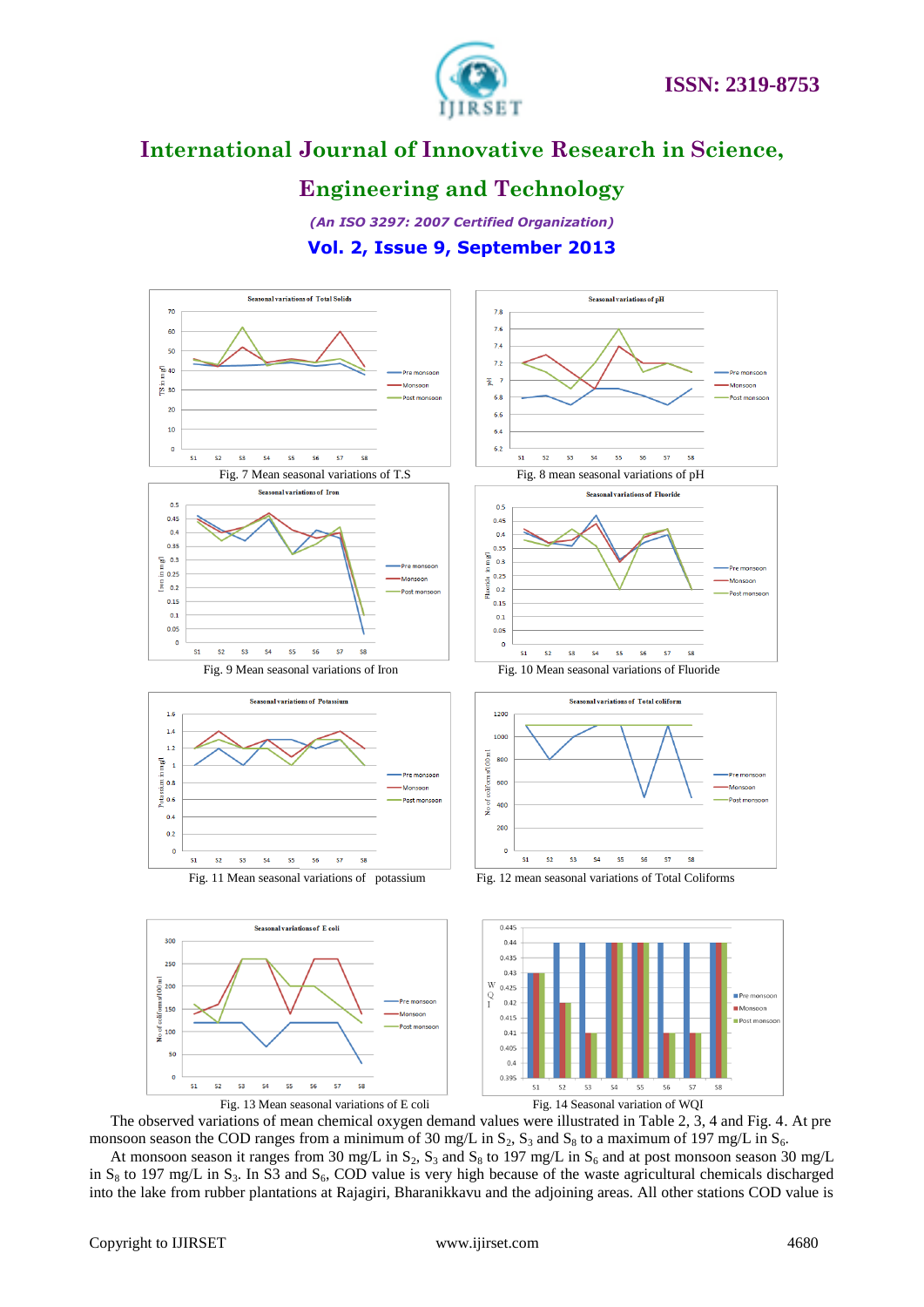

### **Engineering and Technology**

*(An ISO 3297: 2007 Certified Organization)* **Vol. 2, Issue 9, September 2013**

high because of the waste agricultural chemicals discharged into the lake from rubber plantations at Sasthamkotta and nearby areas and the direct discharge of drainage water from Sasthamkotta, Bharanikkavu and nearby areas.

The observed variations in turbidity values were illustrated in Table 2, 3, 4 and Fig. 5.The turbidity values ranged between 5 NTU in S<sub>8</sub> to 7.3 NTU in S<sub>5</sub> at the pre monsoon, 8 NTU in S<sub>4</sub> and S<sub>8</sub> to 18 NTU in S<sub>7</sub> at monsoon and at post monsoon season it was 6.7 NTU in  $S_8$  to 20 NTU in  $S_3$ . The seasonal mean values of turbidity showed that minimum was observed during pre monsoon and maximum during monsoon and post monsoon season. In station  $S_7$  turbidity value is very high in the monsoon and post monsoon season because of the direct discharge of drainage water from Sasthamkotta and nearby areas.

Surface water temperature measured and the seasonal analysis during the period of study was given in Table 2, 3, 4 and Fig. 6. The average temperature ranges from 29.8<sup>0</sup>C in S<sub>4</sub> and S<sub>6</sub> to 30.1<sup>0</sup>C in S<sub>1</sub> and S<sub>7</sub> at pre monsoon season. At monsoon season it ranged from 26.8<sup>0</sup>C S<sub>5</sub> and S<sub>8</sub> to 27.1<sup>0</sup>C in S<sub>7</sub> and at post monsoon season it from 27.6<sup>0</sup>C in S<sub>6</sub> to  $27.5^{\circ}$ C in S<sub>2</sub>. Highest water temperature was observed at pre monsoon season in S<sub>1</sub> and S<sub>7</sub>, while the lowest temperature was at monsoon season in  $S_5$  and  $S_8$ .

The seasonal variations of total solids of the lake water are shown in Table 2, 3, 4and figure 7. At pre monsoon season TS values ranged from a minimum of 38 mg/L in  $S_8$  to a maximum of 44.2 mg/L in  $S_5$  and at monsoon season a minimum of 42 mg/L in  $S_2$  and  $S_8$  to a maximum of 60 mg/L in  $S_7$ . At post monsoon season it ranged from 40 mg/L in  $S_8$  to 62 mg/L in  $S_3$ . Total solid values at pre monsoon are slightly lower than monsoon and post monsoon seasons. The highest value was recorded during post monsoon season at  $S_3$  and the lowest was at  $S_8$  during pre monsoon season.

The seasonal variations of pH of the lake water are shown in Table 2, 3, 4 and figure 8.The desirable limit is 6.5 to 8.5(IS 10500:2004).All the seasons pH is within the range. At pre monsoon season pH ranges from 6.71 to 6.9, at monsoon it from 6.9 to 7.4 and at post monsoon it from 6.9 to 7.6. In pre monsoon season pH is slightly acidic, i.e., below 7.

Seasonal variations of iron of the lake water are shown in Table 2, 3, 4and figure 9.The desirable limit is 0.3 mg/l (as per IS 10500:2004). At pre monsoon iron ranged from 0.03 mg/L in  $S_8$  to 0.46 mg/L in  $S_1$ ,at monsoon it ranged from 0.1 mg/L in  $S_8$  to 0.47 mg/L in  $S_4$  and at post monsoon it ranged between 0.1 mg/L in  $S_8$  to 0.46 mg/L in  $S_4$ .All the seasons presence of iron is beyond the range except sampling station 8, which is the centre portion of the lake.

Seasonal variations of fluoride of the lake water are shown in Table 2, 3, 4 and figure 10.Fluoride ranged between 0.2 mg/L in  $S_8$  to 0.47 mg/L in  $S_4$  at pre monsoon season, at monsoon it ranged from 0.2 mg/L in  $S_8$  to 0.44 mg/L in  $S_4$ and at post monsoon it ranged from 0.2 mg/L in  $S_8$  to 0.42 mg/L in  $S_3$  and  $S_7$ . All season presence of fluoride are within the range.

Seasonal variations of potassium of the lake water are shown in Table 2, 3, 4 and figure 11.The desirable limit is 1 mg/L (as per IS 10500:2004). At pre monsoon season potassium ranged from a minimum of 1 mg/L in  $S_1$ ,  $S_3$  and  $S_8$  to a maximum of 1.3 mg/L in  $S_4$ , $S_5$  and  $S_7$ ,at monsoon it ranged from 1.1 mg/L in  $S_6$  to 1.4 mg/L in  $S_2$  and  $S_7$  and monsoon season it ranged from 1 mg/L in  $S_5$  and  $S_8$  to 1.3 mg/L in  $S_2$ ,  $S_6$  and  $S_7$ . In all seasons presence of potassium are slightly above the desirable limit.

Seasonal variations of number of coliforms in the lake water are shown in Table 2, 3, 4 and figure 12. At pre monsoon season number of colifrms ranged between 467 / 100 ml in  $S_6$  and  $S_8$  to 1100 / 100 ml in  $S_1$ ,  $S_4$ ,  $S_5$  and  $S_7$  and at monsoon and post monsoon seasons number of coliforms in all stations were 1100 / 100ml. All seasons presence of coliforms are beyond the limit. At monsoon and post monsoon season numbers of coliforms are higher than pre monsoon season.

Seasonal variations of number of E coli in the lake water are shown in Table 2, 3, 4 and figure 13.At pre monsoon season the number of E coli ranged between 30/100 ml in  $S_8$  to 120/100 ml in  $S_1$ , $S_2$ , $S_3$ , $S_5$ , $S_6$  and  $S_7$ ,at monsoon season it ranged from  $140 / 100$ ml in  $S_1$ , $S_5$  and  $S_8$  to 260 / 100 ml in  $S_3$ , $S_4$ , $S_6$  and  $S_7$  and at post monsoon season it from120 /100 ml in  $S_2$  and  $S_8$  to 260 / 100 ml in  $S_3$ ,  $S_4$  and  $S_6$ . In all seasons presence of E coli are beyond the limit. At monsoon and post monsoon season number of E coli are higher than pre monsoon season because of the direct discharge of waste water from Sasthamkotta, Bharanikkavu and nearby areas.

*C. Water Quality Index*

The water quality index also calculated by using the improved method by Swami and Tyagi, comparing the seasonal variations of WQI (Table 5, 6,7and figure 14) .In pre monsoon season almost all the samples have the same WQI, i.e., 0.44; it belongs to the fair condition. In monsoon and post monsoon season the least WQI is from stations  $S_3$ ,  $S_6$  and  $S_7$ . Stations  $S_3$  and  $S_7$  are the direct drainage water discharge from Bharanikkavu and Sasthamkotta towns respectively.  $S_6$  is the waste water discharge from rubber estates.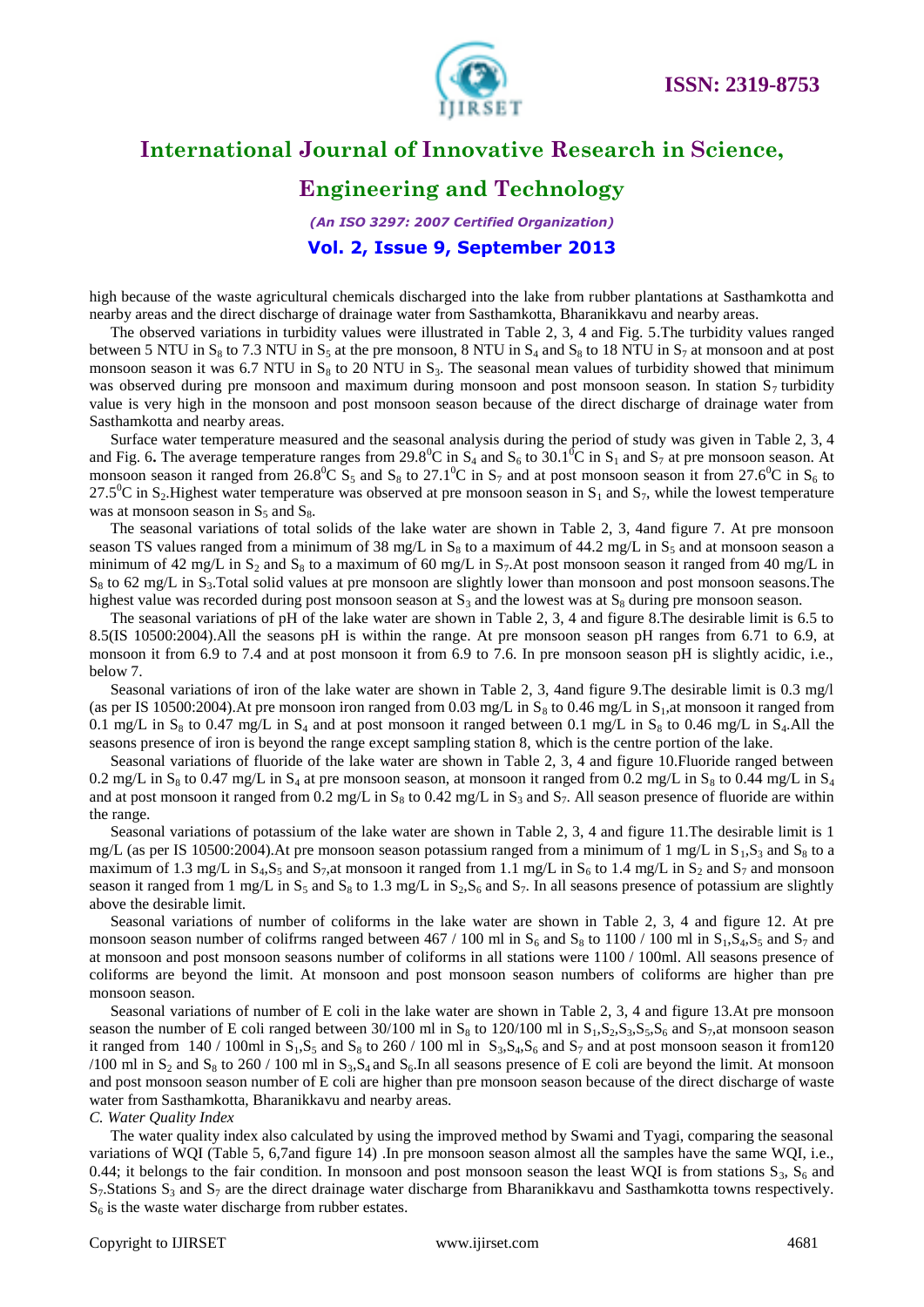



# **Engineering and Technology**

*(An ISO 3297: 2007 Certified Organization)* **Vol. 2, Issue 9, September 2013**

| Sample No.     | WOI  | Remarks |
|----------------|------|---------|
| S <sub>1</sub> | 0.43 | Fair    |
| S <sub>2</sub> | 0.44 | Fair    |
| S <sub>3</sub> | 0.44 | Fair    |
| <b>S4</b>      | 0.44 | Fair    |
| S <sub>5</sub> | 0.44 | Fair    |
| S <sub>6</sub> | 0.44 | Fair    |
| S7             | 0.44 | Fair    |
| S <sub>8</sub> | 0.44 | Fair    |

Sample No. | WQI | Remarks S1 0.43 Fair S2 0.42 Fair 83 0.41 Fair<br>84 0.44 Fair

S5 0.44 Fair S6 0.41 Fair S7 0.41 Fair S8 0.44 Fair

Table 5 WQI of pre monsoon season Table 6 WQI of monsoon season

| Sample No.             | WOI  | Remarks |
|------------------------|------|---------|
| S <sub>1</sub>         | 0.43 | Fair    |
| S <sub>2</sub>         | 0.42 | Fair    |
| S <sub>3</sub>         | 0.41 | Fair    |
| S <sub>4</sub>         | 0.44 | Fair    |
| $\overline{\text{S5}}$ | 0.44 | Fair    |
| S <sub>6</sub>         | 0.41 | Fair    |
| S7                     | 0.41 | Fair    |
| S <sub>8</sub>         | 0.44 | Fair    |
|                        |      |         |

#### Table 7 WQI of post monsoon season Table 8 Comparison of water quality

| Characteristics | Units                                 | 2006 | 2013    |
|-----------------|---------------------------------------|------|---------|
| pН              |                                       | 6.99 | 7.2     |
| Phosphate       | mg/L                                  | 0.03 | 1.3     |
| DO              | mg/L                                  | 8.56 | 7.5     |
| <b>BOD</b>      | mg/L                                  | 4.5  |         |
| COD             | mg/L                                  |      | 120     |
| Total coliforms | No.of coliforms /<br>$100 \text{ ml}$ | 12   | $1100+$ |

Table 9 Characterization of eutrophication enhancing parameters

| Characteristics | I Jnit | Quantity    |
|-----------------|--------|-------------|
| Total nitrogen  |        | 1400        |
| Phosphorus      |        | 1300        |
|                 | mg/L   | $6.4 - 8.0$ |
| Nitrate         |        |             |
|                 | mg/    |             |

 $\overline{120}$  $10<sup>c</sup>$  $T^{80}$ 60 Min. TSI of Eutrophy -TSI of samples 40  $\overline{20}$  $\overline{a}$  $51$  $52$  $S<sub>3</sub>$  $S4$  $^{\circ}$  S5 **S6 S7**  $58$ 

 $0.44$  Fair

Fig. 15 Comparison of TSI of the lake

*D. Assessment of Eutrophic Condition of the Lake*

Comparison of the present water quality data with 2006 (data obtained from the Kerala Water Authority) was done (Table 8). In 2006, the average pH value was 6.9, but the present value is 7.2, slightly alkaline in nature. Now BOD is also increasing. In 2006 COD was 9 mg/L but now the COD is 120 mg/L, a very high increase because of anthropogenic activities. DO value is also decreasing compared with 2006.

| Table 10 Trophic classification of lakes |
|------------------------------------------|
|------------------------------------------|

(Source: Nutrient Criteria Technical Guidance Manual Lakes and Reservoirs, USEPA, 2000)

| Trophic class  |              | <b>Init</b> |
|----------------|--------------|-------------|
| Oligotrophic   | $0 - 12$     | $\mu$ g/l   |
| Mesotrophic    | 12-24        | $\mu$ g/l   |
| Eutrophic      | 24-96        | $\mu$ g/l   |
| Hypereutrophic | $96 - 384 +$ | $\mu$ g/'   |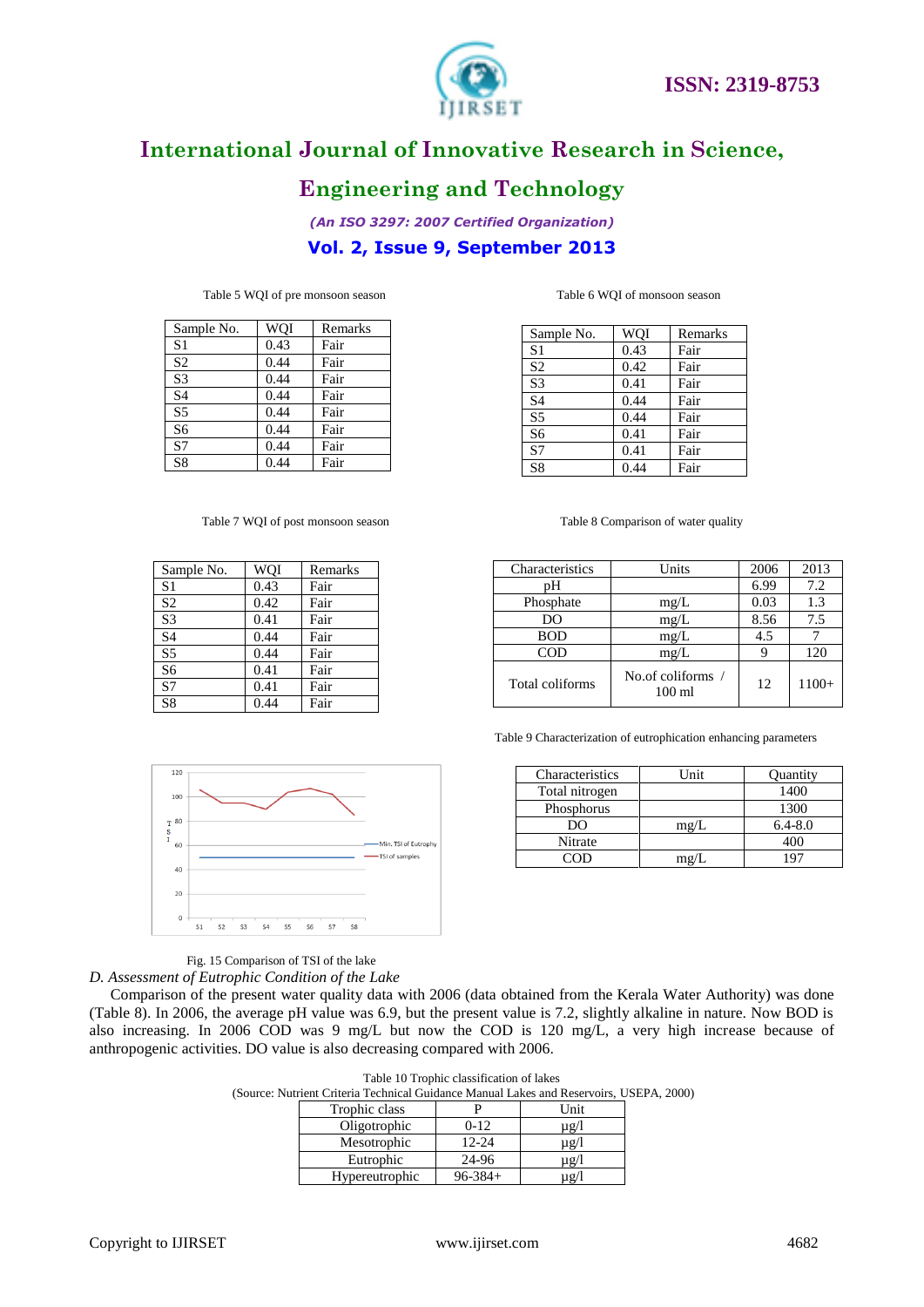



# **Engineering and Technology**

*(An ISO 3297: 2007 Certified Organization)*

**Vol. 2, Issue 9, September 2013**

Table 11 Trophic State Index classification (Source: Nutrient Criteria Technical Guidance Manual Lakes and Reservoirs, USEPA, 2000)

| TSI range | Classification                     |
|-----------|------------------------------------|
| $<$ 40    | Oligotrophy (low productivity)     |
| 40-50     | Mesotrophy (moderate productivity) |
| 50>       | Eutrophy (high productivity)       |

This Lake managed to remain a freshwater body for long owing to the virtual absence of nutrients in it. It was the lack of nutrients that prevented the growth of algae in the lake. In 2006, the value of nutrient contents, i.e., total nitrogen and phosphorus were negligible, but now the value is high (Table 9) and it leads to the hypereutrophic condition (Table 10).Also the eutrophication condition of the lake was analyzed by using Carlson trophic state index (Table 11 and figure 15).From these analysis it is clear that the lake is in eutrophic condition. The algal growth in the lake has already lent a green hue to the lake in some pockets, and this is causing unusual sedimentation in the Sasthamcotta water treatment plant and in the overhead water tanks fed by the treatment plant.

#### IV. CONCLUSIONS

The present paper analyzes the water quality data collected from the Sasthamkotta Lake. Important issues include decreasing water quality, alternations in biological productivity (tropic state), increase in nutrient concentrations, contaminant migration into the lake etc.

The DO values were found to range from 6.6 to 8.54 mg/L in all seasons. In comparison with the previous data, the DO of the lake is decreasing dangerously due to anthropogenic activities. The BOD range from 4 to 15 mg/L in all seasons. BOD is slightly increasing compared with the previous values. The COD ranges from 30 to 197 mg/L. Compared to the previous data, COD is increasing rapidly. This may be due to the waste agricultural chemicals discharged into the lake from the adjoining rubber plantations.The turbidity ranges from 5 to 18 NTU. This is high in monsoon and post monsoon seasons compared with pre monsoon season because of the direct discharge of drainage water from Sasthamkotta, Bharanikkavu and nearby areas.In pre monsoon season pH is slightly acidic, i.e., below 7.In all season pH is within the limit.

Coliforms ranges from 400 to 1100/100ml.Number of coliforms is increasing very rapidly compared with the previous values. Ecoli ranges from 30 to 260/100ml.This is also found to be increasing very rapidly compared with the previous values.

The quantities of phosphate and nitrate are increasing and higher than the prescribed limits.DO values of the lake are decreasing. They indicate that the lake is in hypereutrophic condition.In all the season water quality index remains in the category"fair".

As per the analysis of the results it can be seen that in the post monsoon season the physical, chemical and biological parameters are higher than pre monsoon season. Presence of coliforms and Ecoli are beyond the limit. So it can be concluded that during monsoon season contaminant migration into the lake is happening abundantly and thus result in the poor quality of water. Also based on total nitrogen and phosphorus, the lake belongs to hypereutrophic class. If eutrphication and contamination proceed at this rate, within next 5 to 10 years our own Sasthamkotta Lake, the largest fresh water lake in Kerala, categorized as a designated wetland of international importance under the Ramsar Convention, will end up in a miserable condition. Hence the issues revealed in this study will have to be addressed seriously by all concerned.

#### REFERENCES

<sup>[1]</sup> Salin Peter and C. Sreedevi, "Water Quality Assessment and GIS mapping of ground water around KMML industrial area, Chavara", IEEE Journal Conference Proceedings, International Conference on Green Technologies, Thiruvananthapuram, India, pp.117-123,18-20 Dec. 2012. [2] Curtis G Cude, Oregon, "Water Quality Index: A Tool for Evaluating Water Quality Management Effectiveness", Journal of American Water

Resource Association, Vol.37 (1), pp.125-130, 2001.

<sup>[3]</sup> Nguyen Van Hop, "Classification and Zoning of Water Quality for three main rivers in Binh Tri than region (Central Vietnam) based on the Water Quality Index", AJSTD, Vol.25 (2), pp.435-444, 2008.

<sup>[4]</sup> Pham Thi Minh Hanh, SuthipongSthiannopkao, Dang The Ba, and K young-Woong Kim, "Development of Water Quality Indexes to Identify Pollutants in Vietnam*'*s Surface Water", Journal of Environmental Engineering,Vol.137 (4), pp.273-277, 2011.

<sup>[5]</sup> Prabhata K. Swamee and AdityaTyagi , "Describing Water Quality with Aggregate Index", Journal of Environmental Engineering,Vol.126 (5), pp.451-455, 2000.